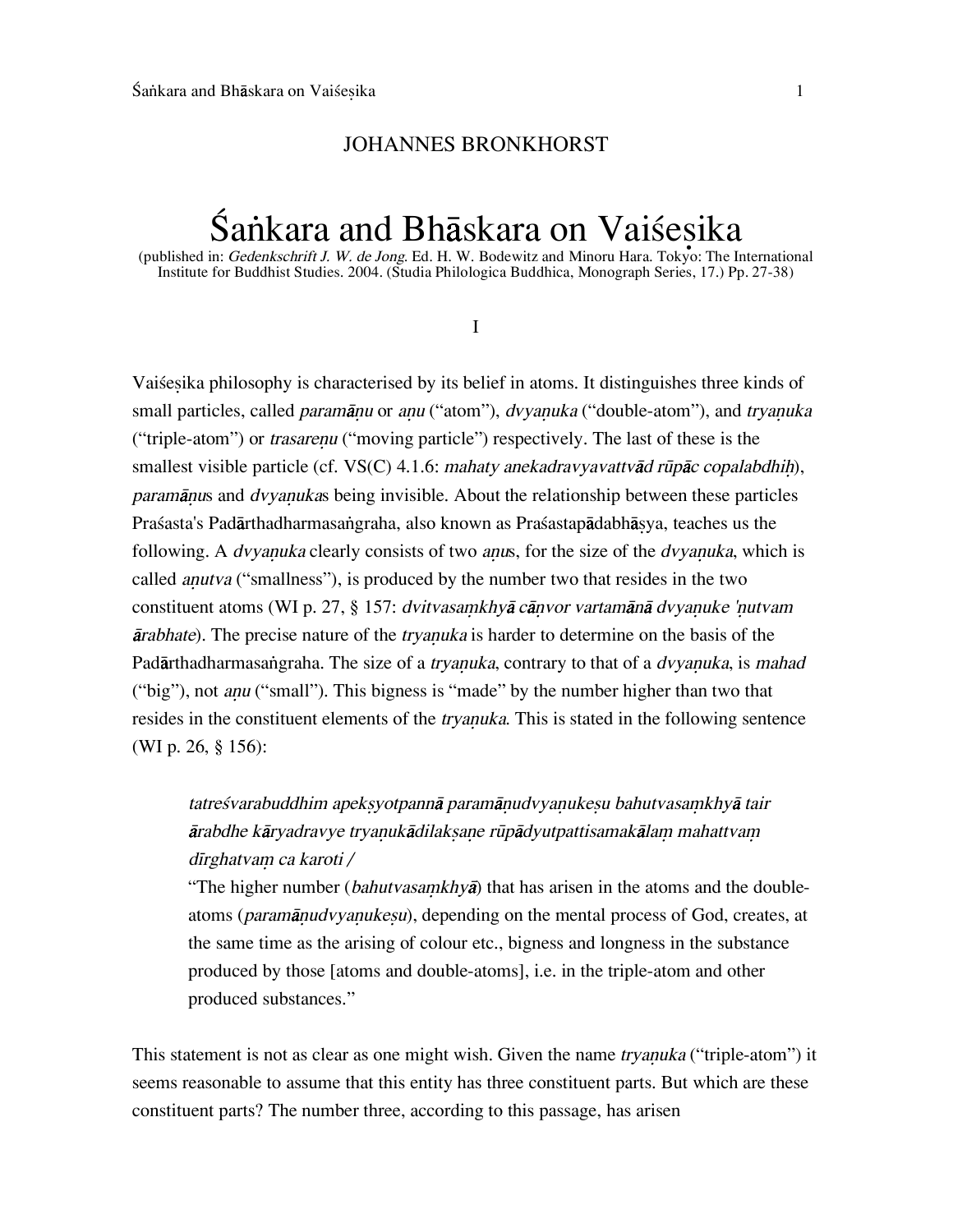paramānudvyanukesu, which may mean "in the atoms and the double-atoms" but even if we accept this interpretation it remains ambiguous. It might cover numerous cases: three atoms, or three double-atoms, or one atom and two double-atoms, etc. Are all these cases intended? If so, the number of atoms in a *tryanuka* may vary from three to six. Was this indeed Praßasta's point of view?

Another early Vaisesika treatise, Candramati's Dasapadārthī, which has only survived in Chinese translation, is equally ambiguous with regard to the number of atoms in a *tryanuka*. Miyamoto (1996: 169, § 20) translates an important passage as follows:

"That which is produced by plurality, largeness and a particular combination, is inherent in a triad and so on, has one substance [as its locus], and which is the cause of the expression and cognition, namely, '[This is] large' is called largeness."

Miyamoto further offers the following Sanskrit reconstruction (p. 170):

mahattvam iti yad bahutvamahattvapracayaviśesajanyam tryanukādisamavetam ekadravyam yo mahadabhidhānaprayayahetus tad eva mahattvam ity ucyate.

This formulation, too, leaves open the possibility that a *tryanuka* consists of three atoms, or of three double-atoms, or perhaps of other combinations.

If the Padārthadharmasangraha does not contain passages which provide us with a clear and unambiguous answer to our question, the early commentaries on this text do. They all take the position that a *tryanuka* consists of three *dvyanukas*, and therefore of six atoms. The following passages support this claim.

Vyomašiva's Vyomavatī (Vy II p. 53 l. 22-23) paraphrases the most important part of the above cited sentence as follows:

### rūpādyutpattisamakālam dvyanukesu vartamānam tritvam mahattvam dīrghatvañ ca karot[i]

"The three-ness that is present in the double-atoms creates, at the same time as the arising of colour etc., bigness and longness."

There can only be three-ness in double-atoms if there are three double-atoms. Vyomasiva clearly believes that a *tryanuka* is constituted of three *dvyanukas*. This means that he interprets the mysterious expression "in the atoms and the double-atoms"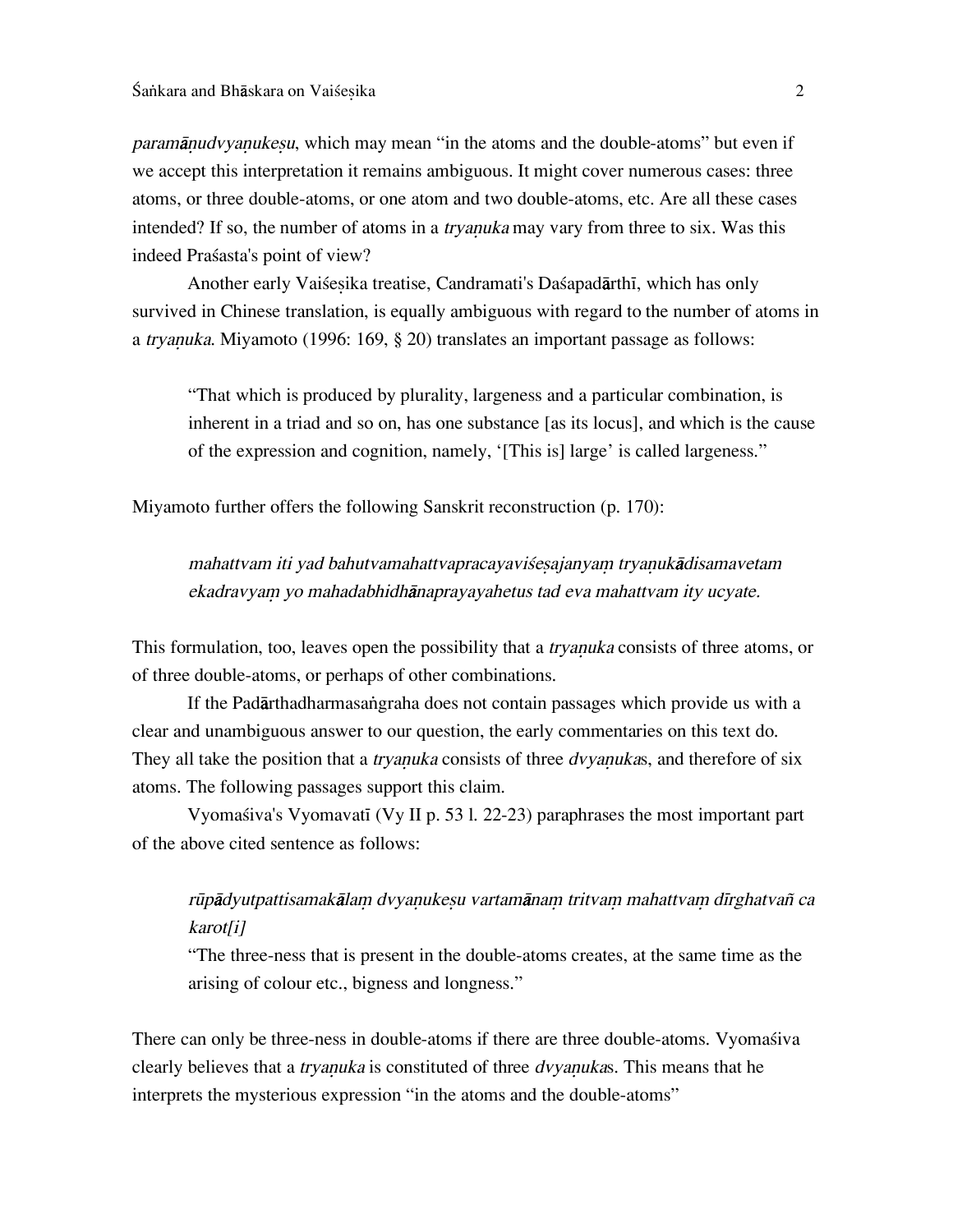(paramānudvyanukesu) as if it only meant "in the double-atoms" (dvyanukesu). He does indeed dedicate some words to this expression, which he explains as follows (Vy II p. 53 l. 16-18):

paramānudvyanukesv iti dvyanukavyavacchedārtham / paramānubhyām eva dvyanukam ārabhyate, na dvyanukābhyām, vyarthārambhaprasangād ... / "The expression *paramānudvyanukesu* [is used] to specify the double-atom. A double-atom is built up of two atoms only, not of two double-atoms, because [in the latter case] it there would be a sense-less building up."

In other words, the part *paramānu*<sup>°</sup> in *paramānudvyanukesu* serves no real purpose according to Vyomaśiva.

Śrīdhara's Nyāyakandalī agrees with Vyomaśiva. It paraphrases Praśasta's sentence in the following words (Ny p. 335 l. 1-3):

... īśvarabuddhim apeksyotpannā yā tritvasamkhyā sā tais tribhir dvyanukair ārabdhe kāryadravye tryanukalaksane rūpādyutpattikālam eva mahattvam dīrghatvam ca karoti

"The number three that has arisen depending on the mental process of God, creates, at the same time as the arising of colour etc., bigness and longness in the substance produced by those three double-atoms."

Udayana's Kiranāvalī (Ki p. 138 l. 23-24) expresses its agreement as follows:

tair dvyanukair ārabdhe kāryadravye trasarenau rūpādyutpattisamakālam ... mahattvam dīrghatvam ca karoti

"[The number three] creates, at the same time as the arising of colour etc., bigness and longness in the substance, i.e. in the moving particle *(trasarenu)* that has been produced by those double-atoms."

There is therefore unanimity among the early commentators, and its seems no more than reasonable that the ambiguous formulation of the Padårthadharmasa∫graha has to be interpreted in accordance with their views: the smallest "big" particle is the *tryanuka* or trasarenu, which consists of three dvyanukas, that is to say of six atoms.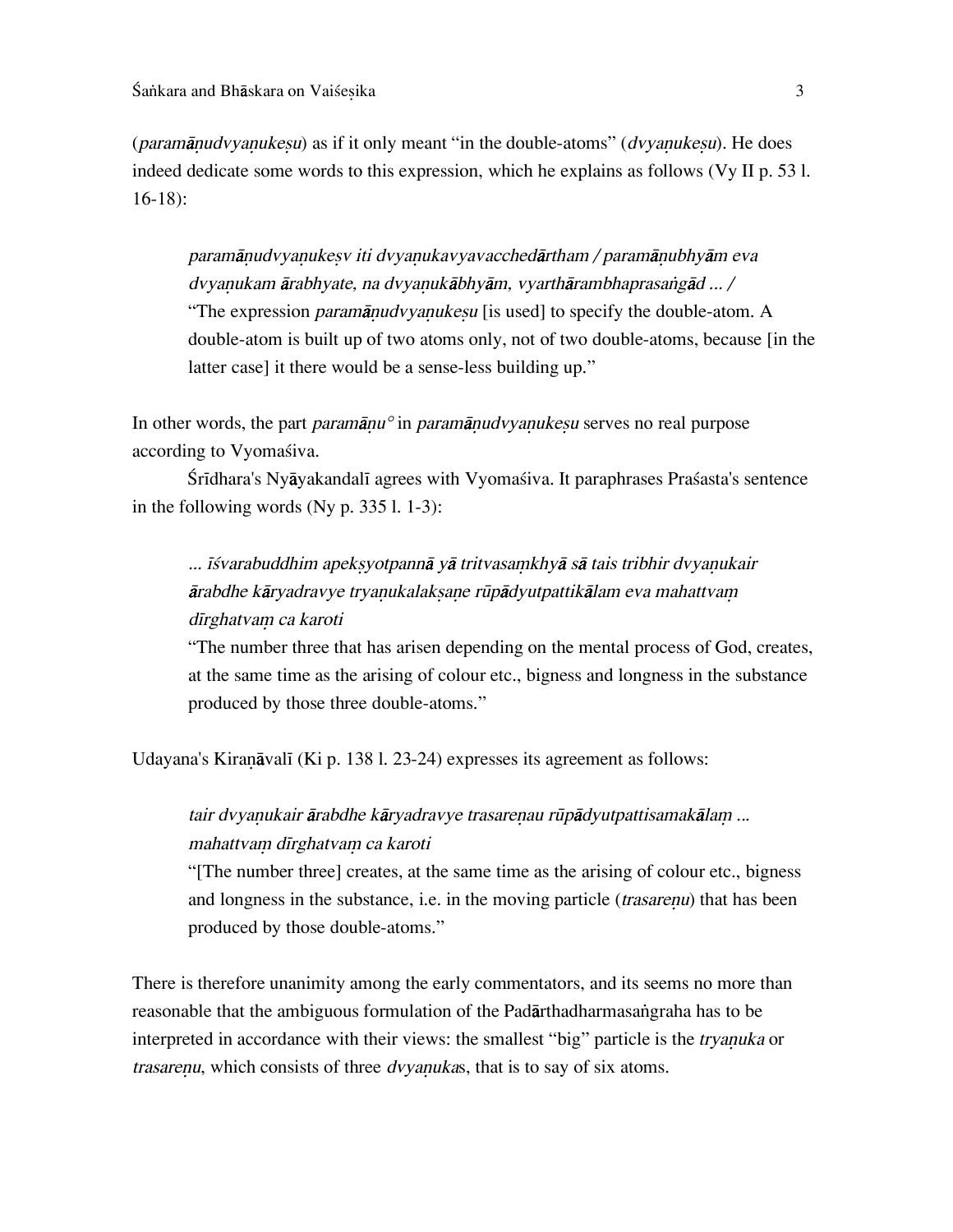There is however a difficulty. This difficulty consists in a presentation of the Vaiśesika position in Śankara's Brahmasūtrabhāsya on sūtra 2.2.11. This presentation is remarkable in that it distinguishes between *paramānus* ("atoms"), *dvyanukas* ("doubleatoms"), tryanukas ("triple-atoms") and *caturanukas* ("quadruple-atoms"). It is clear from  $S$ ankara's remarks that two *dvyanukas* make one *caturanuka* (p. 431 l. 5-6: *dve dvyanuke* caturanukam ārabhete), which means that a *caturanuka* consists of four atoms. This suggests that, in Śankara's understanding of Vaisesika, a *tryanuka* consists of three atoms. How is this possible? It turns out that in Śankara's understanding larger entities ("effects",  $k\bar{a}rya$ ) can be formed by many (i.e., three or more) atoms, or by many *dvyanukas*, or finally by an atom in combination with a *dvyanuka* (p. 431 l. 8: bahavah paramānavo bahūni vā dvyanukāni dvyanukasahito vā paramānuh kāryam ārabhate). A tryanuka, seen in this way, consists of either three "loose" atoms or of an atom along with a *dvyanuka*. The number of atoms in a *tryanuka*, either way, is three. The *tryanuka*, moreover, is "big" and "long" (p. 432 l. 1-2: mahad dīrgham ca tryanukādi), not "small" and "short" (p. 432 l. 2-3: mahad dīrgham ca tryanukam jāyate nānu no hrasvam).

All this is of course puzzling. Was Śankara confused? Did he perhaps know the Vaiśesika system less well than he pretends? Or did he have access to texts which have not survived and which presented the system in a form that is different, at least in some details, from the one known to us? One thing is sure: Bhåskara, a slightly younger commentator on the Brahmasūtra, accepted the classical position that in Vaisesika three *dvyanukas* together make one tryanuka (p. 113 l. 8-9, on sūtra 2.2.11: tathā tribhir dvyanukais tryanukam årabhyate).

It must be admitted that the position presented by Śankara as belonging to the Vaiśesika is problematic. It maintains that a *caturanuka* is made up of two *dvyanuka*s, as we have seen. It also states that a *caturanuka* is "big" and "long" (p. 431 l. 7: *caturanukasya* mahattvadīrghatvaparimānayogābhyugamāt). But how can two "small" dvyanukas produce one "big" caturanuka? We have seen that a number higher than two (bahutvasamkhya) can turn "small" into "big". There are however only two "small" *dvyanukas* in a *caturanuka*, according to Śankara. By this logic the *caturanuka* should be "small" rather than "big".

Vācaspatimiśra's commentary on Śankara's Bhāsya is aware of these difficulties. It maintains that a caturanuka must consist of four, rather than two, dvyanukas. Vācaspati therefore proposes to emend the reading dve dvyanuke caturanukam ārabhete into dve dve dvyanuke caturanukam ārabhete. His logic seems impeccable. Indeed, the notion that something "big" arises either from three or more causes, or from causes that are themselves "big", or finally from a combination of things, is old in Vaisesika and finds expression in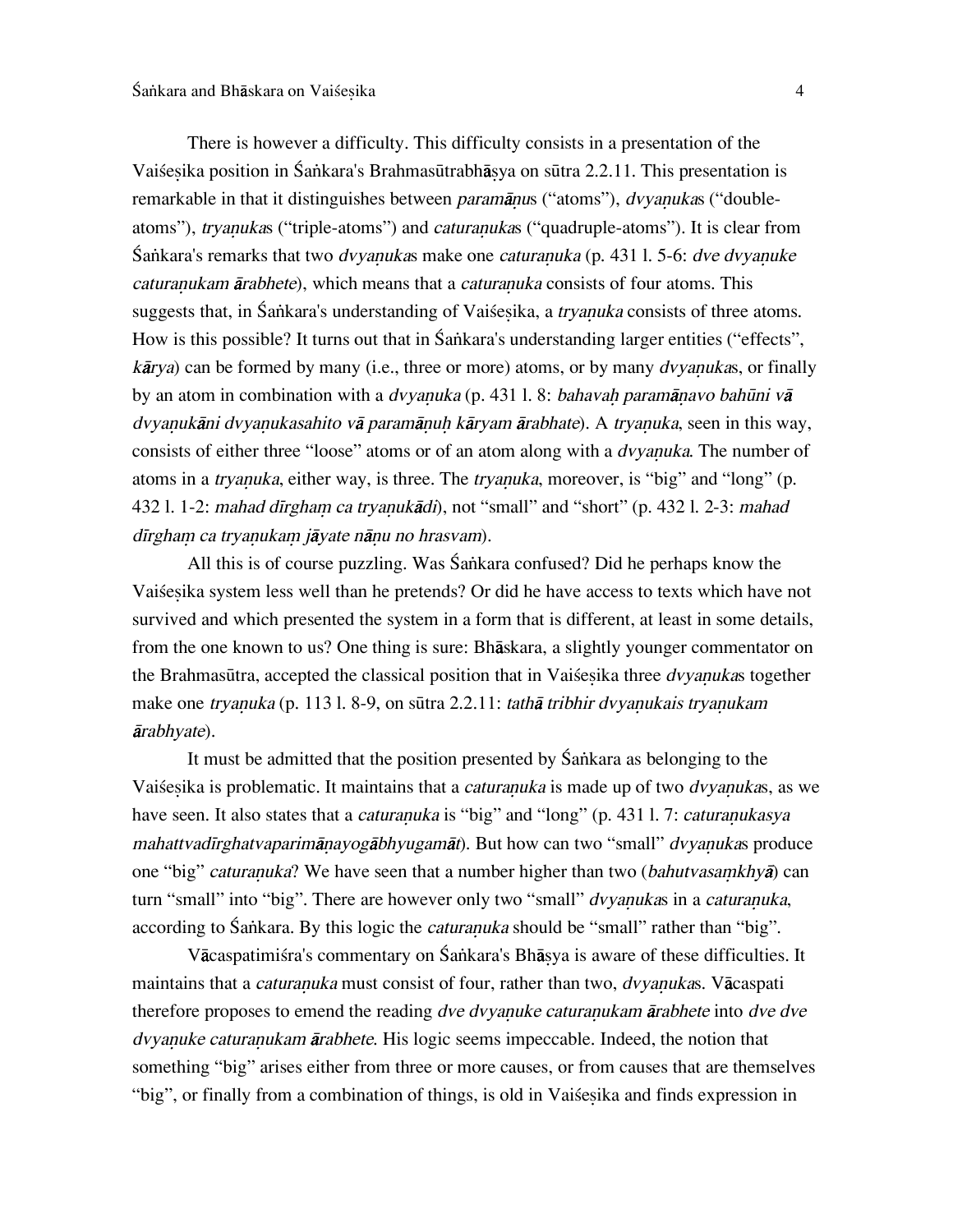one of its sūtras (VS(C) 7.1.16: kāranabahutvāt kāranamahattvāt pracayavisesāc ca mahat). Ía∫kara cites this very sËtra, along with two other ones, a few lines further down in his commentary, and is therefore clearly aware of this doctrine. How then could he make the blunder of suggesting that two "small" things will produce a "big" thing?

We might, of course, consider accepting Våcaspati's emendation. This would not, however, solve other difficulties connected with Śankara's presentation. It will not explain how one atom along with one *dvyanuka* can form a "big" *tryanuka*: the *tryanuka* will in this case consist of two "small" entities, which leaves the "bigness" of the *tryanuka* unexplained.

Govindånanda's Bhå∑yaratnaprabhå offers another solution (p. 431 l. 15-17):

### prakatārthakārās tu yad dvābhyām dvyanukābhyām ārabdham kārye mahattvam drśyate tasya hetuh pracayo nāma praśithilāvayavasamyoga iti rāvanapranīte bhāsye drśyata iti cirantanavaiśesikadrstyedam bhāsyam ity āhuh

"The author of the Prakatārtha states the following: 'It is seen in the Bhāsya composed by Rāvana that the bigness that is seen to be produced in an effect by two dvyanukas has as cause the conjunction of loose parts that is known by the name combination (*pracaya*). This Bhāsya [by Śankara] is therefore in accordance with an old Vaiśesika view."

This passage mentions two earlier texts. The Prakatartha(-vivarana) is a commentary on Ía∫kara's BrahmasËtrabhå∑ya by AnubhËtisvarËpa, composed in the 12th or 13th century. Anubhūtisvarūpa still knew, or still knew of, the Vaiśesika Bhāsya which Govindānanda ascribes to Rāvana. Anubhūtisvarūpa states the following  $(I_p$ . 490 l. 15-17):

# mahad dīrgham ca tryanukam yathā hrasvaparimandalābhyām jāyate / hrasvebhyo dvyanukebhyah tryanukam jāyata ity ādhunikābhiprāyah / parimandalebhyah paramānubhya iti cirantanābhiprāyah /

"Just as something big and something long arises out of something short and something infinitely small (*parimandala*). The position of the present-day [Vaiśesikas] is that a *tryanuka* arises out of [three] short *dvyanukas*. The position of the old [Vaiśesikas] is that [a *tryanuka* arises] out of [three] infinitely small atoms."

Anubhūtisvarūpa's remarks tell us nothing about the name or names of the old Vaisesikas, nor do they contain as much information about the old position as does Śankara's Bhāsya.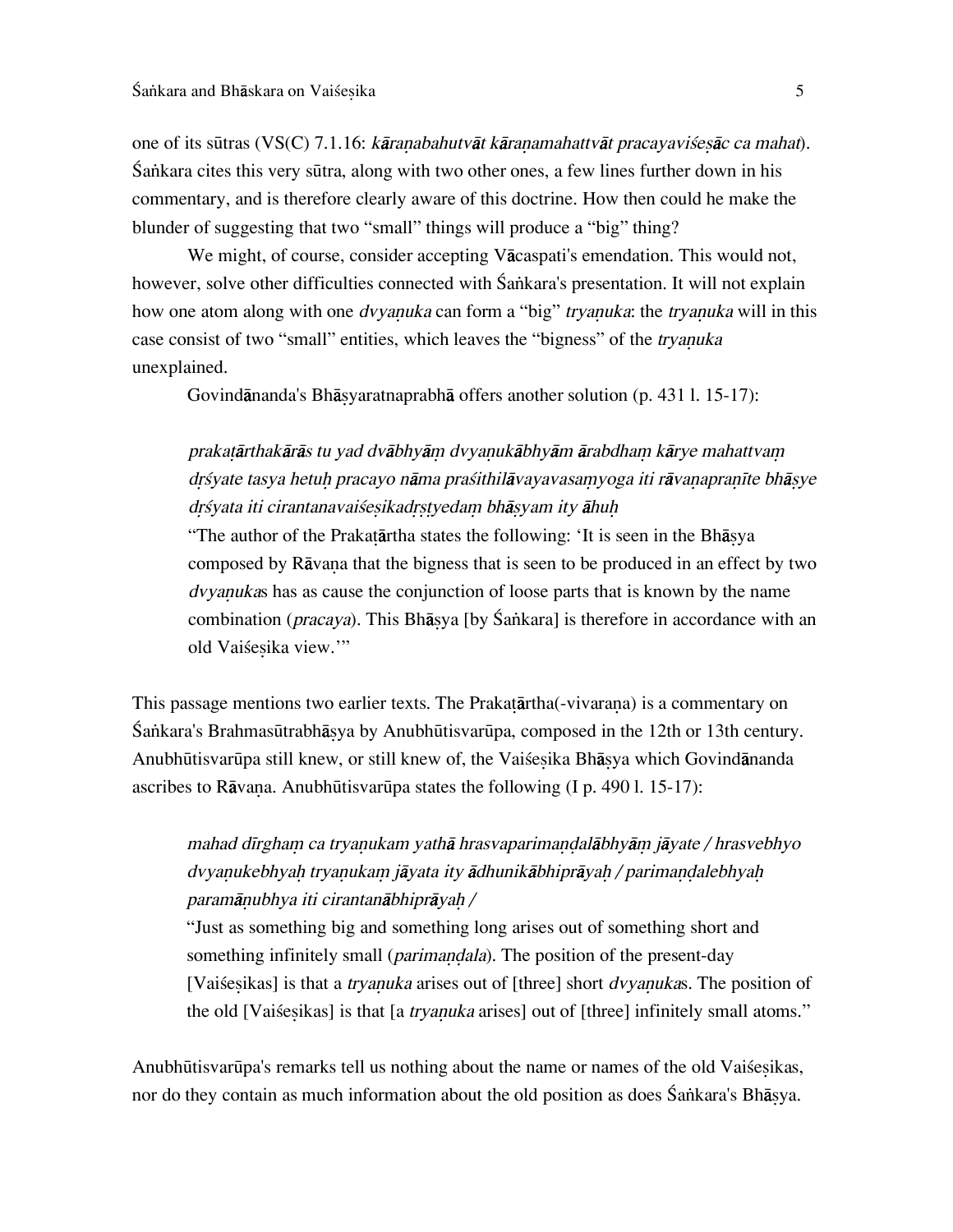They confirm, however, that Śankara got the idea which he attributed to the Vaiśesikas from an earlier text of that school. And Govindånanda's statement to the effect that he got them from a Vaišesika Bhāsya composed by a Rāvana is very probably correct, for we know a few things about this now lost commentary from other sources.

A number of these references to this commentary occur in Mallavådin's Dvādasāranayacakra, and in Simhasūri's commentary on this work. They have been collected and analysed in another study (Bronkhorst, 1993). These collected citations justified the following probable conclusions. Rāvana's commentary on the Vaisesika Sūtra was known by the name Katandi. It was in large part written in the peculiar manner called 'Vārttika style', in which short nominal phrases ( $v$ ākya) alternate with more elaborate explanations in prose (bhāsya). The Katandī was commented upon in a Tīkā composed by Praśasta (who also wrote the Padārthadharmasangraha). Chronologically the Katandī must probably be situated after Vasubandhu but before Dignåga, and of course before the Padārthadharmasangraha.

A study of some of Śankara's remarks made in his Brahmasūtrabhāsya (not the ones studied in the present article) has brought to light that Śankara apparently still knew Rāvana's Katandī as well as Prasasta's Tīkā on it (Bronkhorst, 1996); he eclectically selected passages and points of view from these two texts and subjected them to criticism. This is of course interesting, for it suggests that the author of the Prakatarthavivarana may have been right, and that Śankara's presentation of Vaisesika atomism may have corresponded to positions held and defended in the Katandi.

Unfortunately no fragments from the Katandi are known to me that would confirm Śankara's presentation of Vaiśesika atomism. However, we do have the Vaiśesika sūtra that Rāvana, according to the Prakatārthavivarana, implicitly refers to, and which Śankara cites. To quote it once again (VS(C) 7.1.16):

### kāranabahutvāt kāranamahattvāt pracayaviśesāc ca mahat.

"[Something is] big (i) because there are many (i.e., three or more) causes, (ii) because the causes are big, and (iii) because of a special combination."

The third of the reasons here presented is peculiar, but it is clear that according to the testimony of the author of the Prakatarthavivarana this third reason was invoked in Rāvana's Katandī to explain that two "small" dvyanukas can produce one "big" caturanuka. The same reasoning explains no doubt that a *tryanuka* can be produced out of a single atom along with a *dvyanuka*.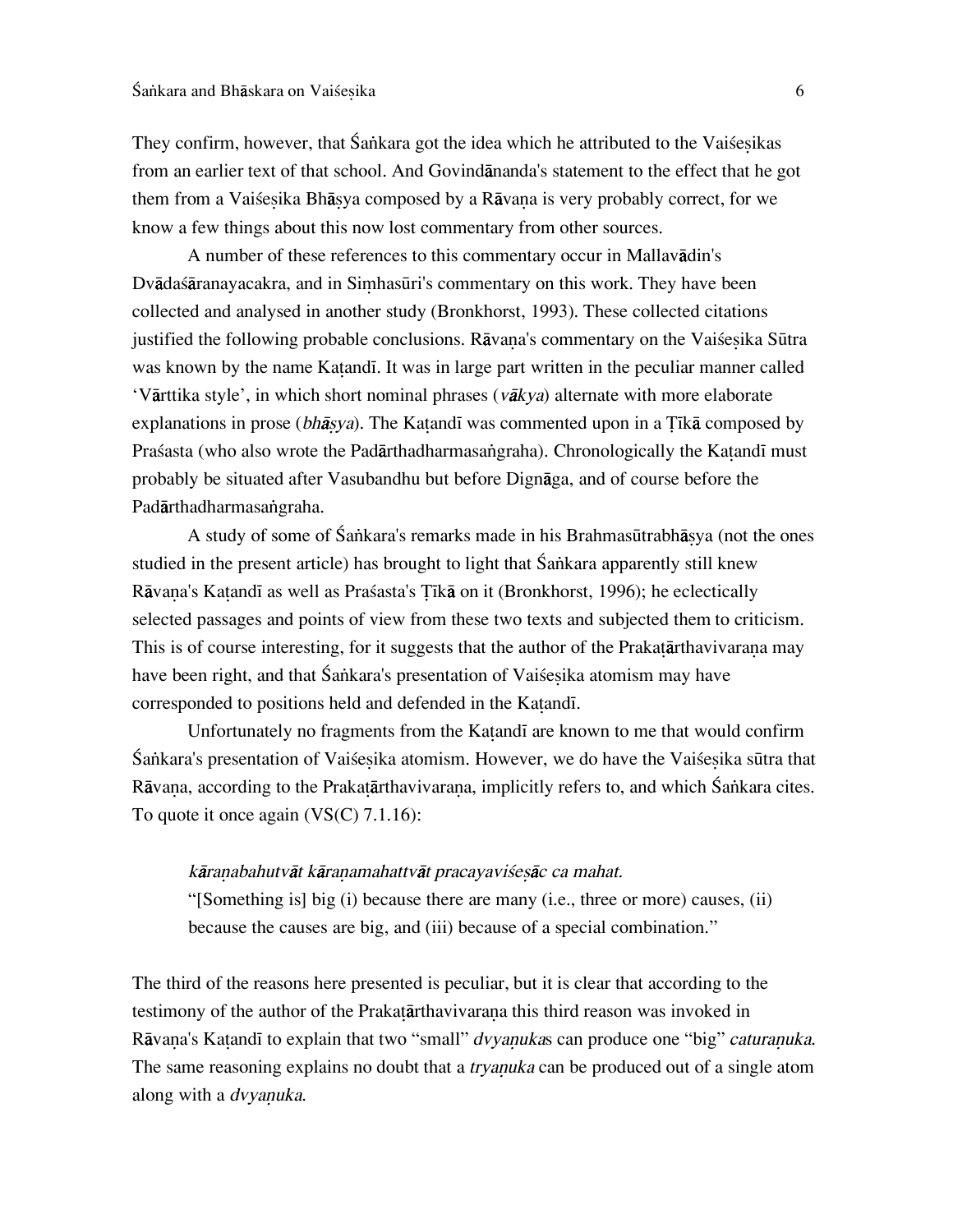Erich Frauwallner, referring to some of the passages dealt with in this paper, made the following observation (1956: 164): "Bilden mehrere Atome ein grösseres Aggregat, so ist es ihre Vielzahl, welche die Grösse (mahattvam) verursacht. Dabei liess man ursprünglich grössere Aggregate unmittelbar aus den Atomen entstehen. Später lehrte man, dass sie aus Doppelatomen gebildet sind." This is true, but it is not the whole truth, as we have seen. "Originally" Vaisesika accepted no doubt that a *tryanuka* consisting of three atoms could be produced through the combination of those three atoms. The resulting tryanuka would be "big" on account of the number of constituent atoms, viz. three. However, a tryanuka could also result from the combination of one atom and a *dvyanuka*; it would then be "big" on account of the "special combination". Also the *caturanuka* is "big" for either of two reasons: either because of the number of its three or four constituents (i.e., four atoms or two atoms and a *dvyanuka*), or because of the "special combination" of two dvyanukas.

It is perhaps not surprising that the later thinkers of the Vaisesika school opted for a simpler position. Triple-atoms no longer consisted of three atoms, which would give rise to the embarrassing question whether these three atoms were to be viewed as being 1+1+1 or  $1+2$  (= 2+1); in the former case the *tryanuka* would be "big", in the latter case "small" or at least in need of a special explanation to account for its being "big". For those later thinkers every *tryanuka* has the following structure:  $2+2+2$ , and there can be no doubt about its being "big". In the process the *tryanuka* had however doubled the number of its constituent atoms.

#### II

Bhāskara the commentator of the Brahmasūtra deals with the Vaisesika philosophy under BrahmasËtra 2.2.12. He first gives here a presentation of the system, which is then followed by a refutation. The two do not however fit together: the position refuted is not the one presented and is even in contradiction with it. This remarkable situation justifies a detailed study, and the difficulty of access of Bhåskara's work, along with the poor quality of the available edition,<sup>1</sup> justifies a full (where possible corrected) reproduction of his words.

Bhåskara starts as follows (p. 114):

atha vaiśesikamatam parīksyate / tac caivam /

"Next the Vaisesika position is examined. It is as follows."

 $\frac{1}{1}$ <sup>1</sup> See Rüping, 1977: 6-11 ("Der Zustand des Bh $\bar{a}$ skara-Textes").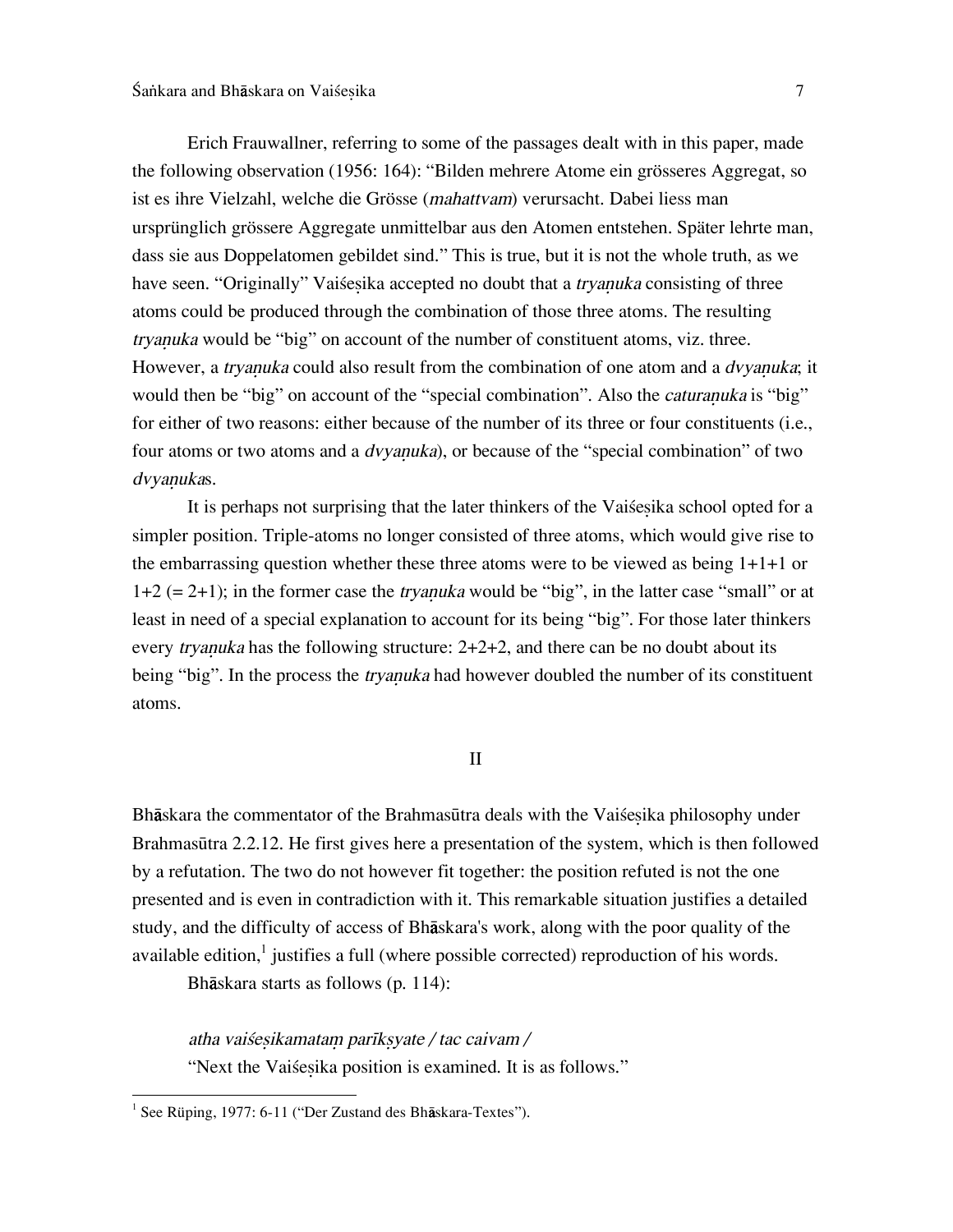The presentation of Vaiśesika is:

pārthivāpyataijasavāyavīyāś caturvidhāh paramānavo nityāh pralayakāle 'vatisthanti / sarvatra ca tribhyah kāranebhyah kāryam nispadyata iti manyante samavāyyasamavāyinimittakāranaih / tantavah samavāyikāranam tesām patasamyogo 'samavāyikāranam turīvemakuvindādi nimittakāranam / tathā paramānavah samavāyikāranam tatsamyogo 'samavāyikāranam adrstam īśvarecchā ca nimittakāranam / tatreśvarecchāvaśenādyam karma vāyavīyesv anusūtpadyate / tatah samyoge dvābhyām dvyanukam utpadyate / tatra dvyanukādikramena mahān vāyur utpanno nabhasi dodhūyamānas tisthati / tathā taijasebhyo agnir utpanno jājvalyamānas tisthati / tathāp[ye]bhyo mahāsalilanidhir utpannah poplūyamānas tisthati / tathā pārthivebhyah prthivī niścalā tisthatīti /

"Four kinds of eternal atoms — those of earth, water, fire and wind — remain during the period of universal dissolution. They think that an effect everywhere arises out of three causes, with the help of the samavayi-, asamavayi- and nimitta $k\bar{a}$  ranas. Threads are the samav $\bar{a}$ yik $\bar{a}$  rana; their contact in the cloth the asamavāyikārana; the shuttle, the loom, the weaver, etc. are the *nimittakārana*. In the same way atoms are the *samavāyikārana*; their contact the *asamavāyikārana*; the unseen (adrsta) and the desire of God the nimittakārana. Here (in the state of universal dissolution) the first movement arises in the atoms of wind by force of the desire of God. As a result of this a double-atom  $(dvyanuka)$  arises out of two [atoms of wind] when contact [between them takes place]. In this [situation] macroscopic wind, having arisen in the order *dvyanuka* etc., takes it place shaking intensely in the sky. In the same way fire, having arisen out of [atoms] of fire, takes its place burning with great heat. In the same way the great ocean, having arisen out of [atoms] of water, takes its place flooding heavily. In the same way earth, [having arisen] out of [atoms] of earth, takes its place without moving."

The contents of this presentation agree with Vaisesika as we know it from Prasasta's Padārthadharmasangraha, also known by the name Praśastapādabhāsya. The final part of Bhāskara's passage is even close to parts of the Padārthadharmasangraha in its choice of words. The following passage is of particular interest (WI  $\S 58$ ):<sup>2</sup>

 $\frac{1}{2}$  $2$  The variants found in different editions of the text are minor and have not been reproduced here.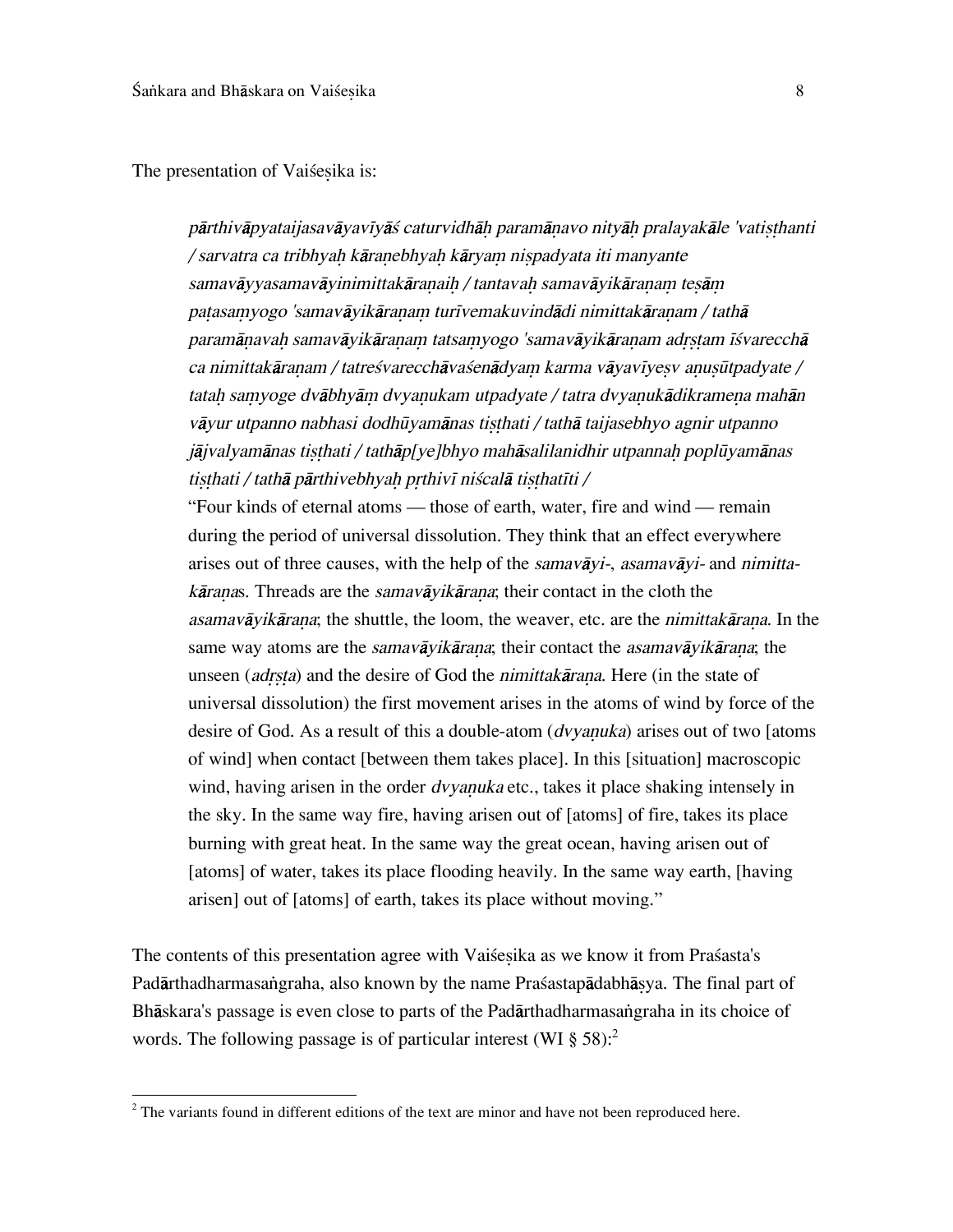tatah punah prāninām bhogabhūtaye maheśvarasisrksānantaram sarvātmagatavrttilabdhādrstāpeksebhyas tatsamyogebhyah pavanaparamānusu karmotpattau tesām parasparasamyogebhyo dvyanukādiprakramena mahān vāyuh samutpanno nabhasi dodhūyamānas tisthati / tadanantaram tasminn eva vāyāv āpyebhyah paramānubhyas tenaiva kramena mahān salilanidhir utpannah poplūyamānas tisthati / tadanantaram tasminn eva jalanidhau pārthivebhyah paramānubhyo mahāprthivī samhatāvatisthate / tadanantaram tasminn eva mahodadhau taijasebhyo 'nubhyo dvyanukādiprakramenotpanno mahāms tejorāśih kenacid anabhibhūtatvād dedīpyamānas tisthati.

The similarity, even in the choice of words, between these two passages strikes the eye. Yet there are also differences. The creation as depicted in the Padārthadharmasangraha follows the following order: wind, water, earth, fire. In Bhāskara's depiction of Vaisesika the order is: wind, fire, water, earth. It is difficult to determine with certainty whether this difference is significant or not. Bhåskara's presentation is such that no one would notice if a scribe by mistake, or intentionally — were to change the order of the elements. Moreover, the unsatisfactory nature of the edition of Bhåskara's text does not allow us to know whether all the surviving manuscripts present the elements in this order.<sup>3</sup> However, there is reason to believe that Bhåskara's order is not due to a mistake. It seems likely that his order is older than the one proposed by Praßasta, and that Praßasta changed that original order. The reason for thinking so is that Praßasta's description of the destruction of the world presents the elements in the order earth, water, fire, wind, which suggests as order of creation wind, fire, water, earth, i.e., precisely the order presented by Bhāskara. Moreover, Śankara's commentary on Brahmasūtra 2.2.12 presents the creation of the elements in the same order as Bhåskara.<sup>4</sup>

This agreement between Bhāskara and Śankara may be related to the circumstance referred to above that Śankara used as source for his knowledge of the Vaisesika system,

 $\frac{1}{3}$  $3$  J.A.B. van Buitenen stated in 1961 in his article "The relative dates of 'Śamkara and Bhāskara" (reprint in Studies in Indian Literature and Philosophy p. 190 n. 1): "A critical edition and annotated translation of the sūtrabhāṣya [of Bhāskara] by the present writer will soon be published in the Harvard Oriental Series". In 1967 Daniel H. H. Ingalls stated ("Bhåskara the Vedåntin", Philosophy East and West 17, p. 61): "J.A.B. van Buitenen has prepared a critical edition of the surviving texts [of Bhåskara's commentaries on the Brahmasūtra and on the Bhagavadgītā], which will shortly be published in the Harvard Oriental Series together with an English translation from the same hand". In an obituary included in Studies in Indian Literature and Philosophy (1988), Ingalls says various things about the Bhåskara project, among them the following (p. xx): "But then administrative work and family problems drained most of his (i.e. van Buitenen's, JB) energy. There was a divorce. The Bhaskara was shelved, never to be mentioned again to me by word or by letter after 1966." It appears that van Buitenen's work is now with Klaus Rüping. All serious scholars of Vedånta are of course impatiently waiting to see these editions and translations in print. <sup>4</sup>  $4$  Bronkhorst, 1996: 282.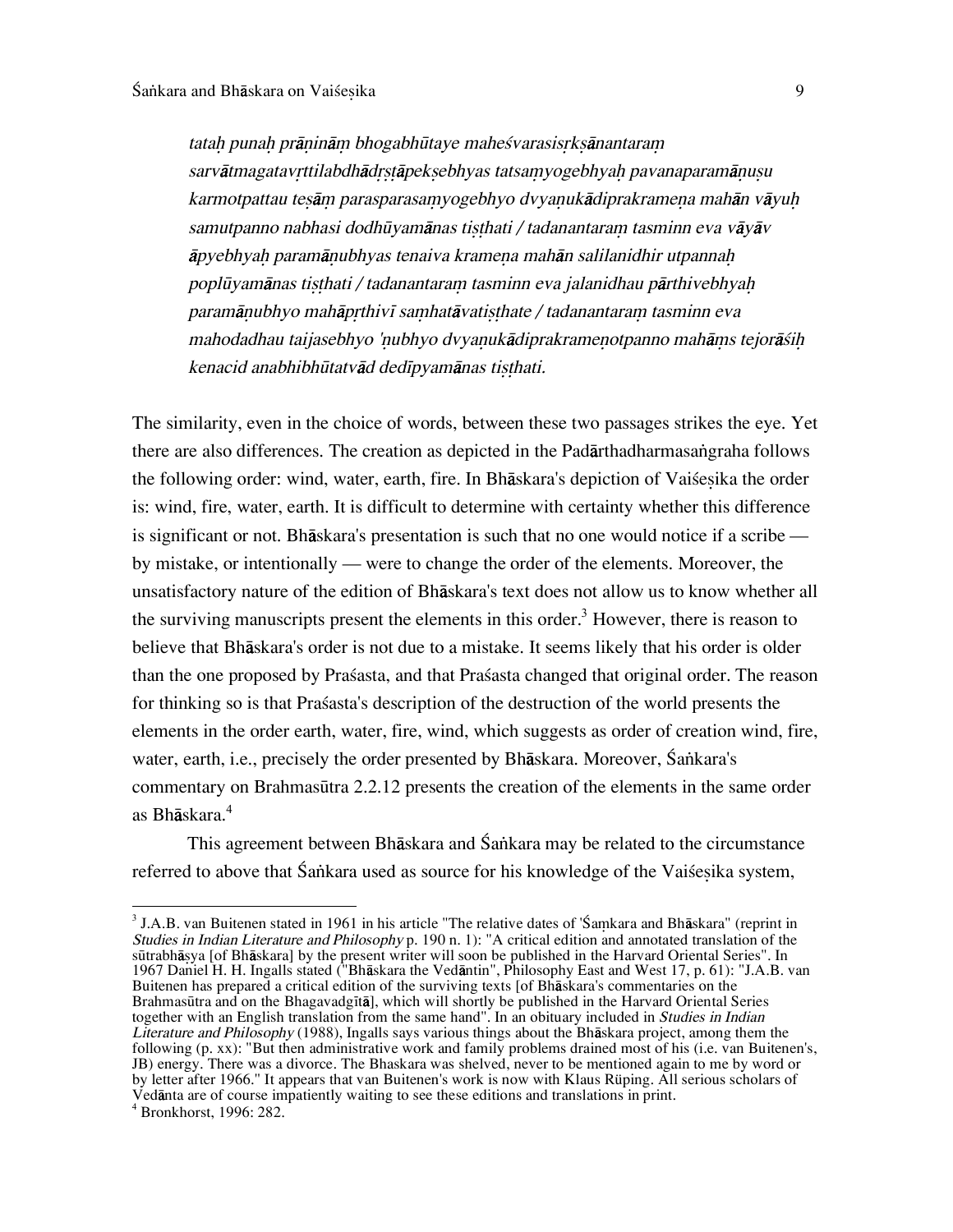not the Padārthadharmasangraha, but two texts that are now lost: Rāvana's Katandī and Praśasta's Tīkā thereon.

Beside this feature which distinguishes the Vaisesika as depicted by both Bhāskara and Śankara from the Vaisesika of the Padārthadharmasangraha, there is another one which opposes both Praßasta and Bhåskara to Ía∫kara. In both Praßasta's and Bhåskara's presentation of this philosophy God ( $\vec{I}$ svara) plays a central role in the creation of the world. Atoms of wind start moving as a result of the desire / desire to create (icch $\bar{a}$  / sisrks $\bar{a}$ ) of God. Elsewhere in his commentary Bhāskara specifies that God is *nimittakārana* and nothing else.<sup>5</sup> In Śaṅkara's commentary on Brahmasūtra 2.2.12, on the other hand, the creation of the world is described without mention of God. The moving force behind the creation of the world is here the 'unseen' (*adrsta*). Śankara criticises this vision of creation because, as he puts it, something unconscious which is not directed by something conscious does not act on its own, nor does it move something else (na hy acetanam cetanenānadhisthitam svatantram pravartate pravartayati vā). Šankara here clearly discusses a form of Vaiśesika which does not acknowledge the role of a creator God, whereas the Vaiśesika depicted by Bhāskara does recognise such a God.<sup>6</sup>

Having presented the Vai esika version of creation in which God plays a central role, Bhåskara then criticises their account of creation in essentially the same way as Sankara. That is to say, he criticises an account of creation in which God plays no role at all! Among his arguments, too, we find that the 'unseen' cannot be responsible for the creation, because it is unconscious, and because a chariot undertakes action only when directed by a conscious being (acetanatvāc ca nādrstam kriyāhetuh, cetanādhisthitam hi rathādi kriyām pratipadyate).

To add to the confusion it must here be recalled that elsewhere in his commentary on the Brahmasūtra (on sūtra 2.2.37) Śankara shows awareness of the existence of some Vaiśesikas who do consider God the efficient cause of the world. The conclusion drawn from this in another publication (Bronkhorst, 1996: 285) is that Śankara, though aware of different forms of the Vaiśesika philosophy, singled out for criticism those forms which seemed to him particularly vulnerable. He knew the creation account without creator God most probably from Rāvana's Katandī, and the one with creator God from Prasasta's Tīkā. Ía∫kara knew both forms of Vaiße∑ika, but did not confuse the two.

<sup>-&</sup>lt;br>5 Bhāskara on Brahmasūtra 1.1.2 (p. 8 l. 17-18): vaiśesikāḥ punar anumānena kevalam nimittakāraṇam īśvaram sādhayanti.

<sup>&</sup>lt;sup>6</sup> See on these issues the chapter "Nyāya and Vaiśeṣika on karmic retribution" (Bronkhorst, 2000: 33-47).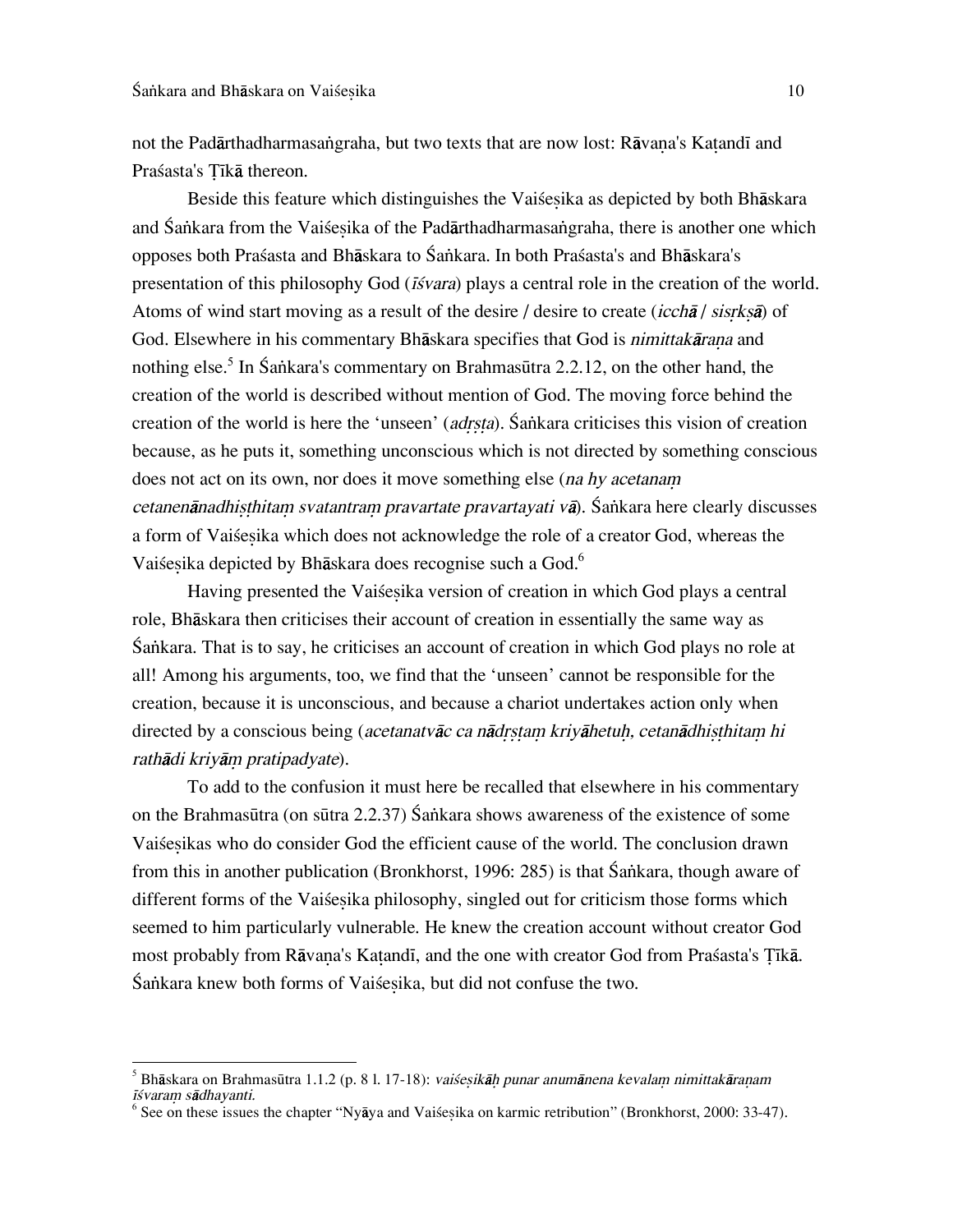Bhåskara was less careful. He, too, knew an account of creation without creator God, and one with creator God. Or rather, he presents an account of creation with creator God, but criticises it for not having one.

A relatively easy explanation for this bizarre state of affairs would be the following. It has repeatedly been claimed that both Śankara and Bhāskara often draw upon an earlier commentator, whom Ingalls (1952: 10; 1954: 293) calls the 'Proto-commentator'.<sup>7</sup> Both Ía∫kara's and Bhåskara's criticisms of Vaiße∑ika under BrahmasËtra 2.2.12, being very similar to each other, might then derive from this Proto-commentator. The Protocommentator presumably was not yet acquainted with the new appearance which Praßasta gave to this philosophy by adding the notion of a creator God. Śankara and Bhāskara, on the other hand, did know about this new development, and reveal this in their commentary. Ía∫kara refers to it more or less in passing under sËtra 2.2.37. Bhåskara draws upon it in his initial presentation of Vaisesika under sūtra 2.2.12. Bhāskara appears to have based this presentation without reflection on a text in which a creator God had found its place; most probably, in view of the similarity with the Padārthadharmasangraha, he drew his presentation without much change from Praśasta's Tīkā. However, his critique of Vaiśesika may then have largely followed the Proto-commentator, with the result that presentation and critique do not fit together.

Unfortunately this explanation does not seem to be correct. Rüping (1977) has cogently argued that Bhåskara's commentary — in spite of the difference of opinion which it manifests — strongly depends on Śankara's commentary on the Brahmasūtra. It seems even likely that Bhåskara had no access to any other BrahmasËtra commentaries but Śankara's.<sup>8</sup> He has also shown that Bhāskara sometimes confused issues where Śankara didn't (e.g. Rüping, 1977: 30).<sup>9</sup> This suggests that Bhāskara's refutation of Vaiśesika is based on Śankara's refutation. However, his presentation of this school was taken directly from a Vaisesika work, most probably — in view of the close, but not perfect, parallelism with the Padārthadharmasangraha — Praśasta's Țīkā.

It is not impossible that Bhāskara also made a blunder in the following description of the Vaiśesika relation called *samavāya* (on Brahmasūtra 2.2.13, p. 114 l. 26-28): *kāryakāraṇayoḥ s[ā]mānyavi[śe]ṣayor* gunaguninoś ca sambandhas trisv api samavāyalakṣaṇaḥ sa caiko nityaḥ sarvagato vyomavad isyate. Samavåya does not, of course, connect a sāmānya with one or more viśesas; both sāmānyas and viśesas inhere (through samavåya) in substances (dravya). Moreover, under BrahmasËtra 2.2.15 (p. 116 l. 1-2) he ascribes to Dinnāga the line *satkena yugapad yogāt paramānoh sadamśatā*, which is in reality verse 12ab of Vasubandhu's Viµßikå (Anacker, 1984: 417).

<sup>-&</sup>lt;br>7 See further Hacker, 1953: 210 [= (26)].

<sup>&</sup>lt;sup>8</sup> Satchidanandendra Sarasvati's (1989: 24) reasons for supposing that in Śankara's time no dualistic Vedāntins yet existed may be relevant in this context.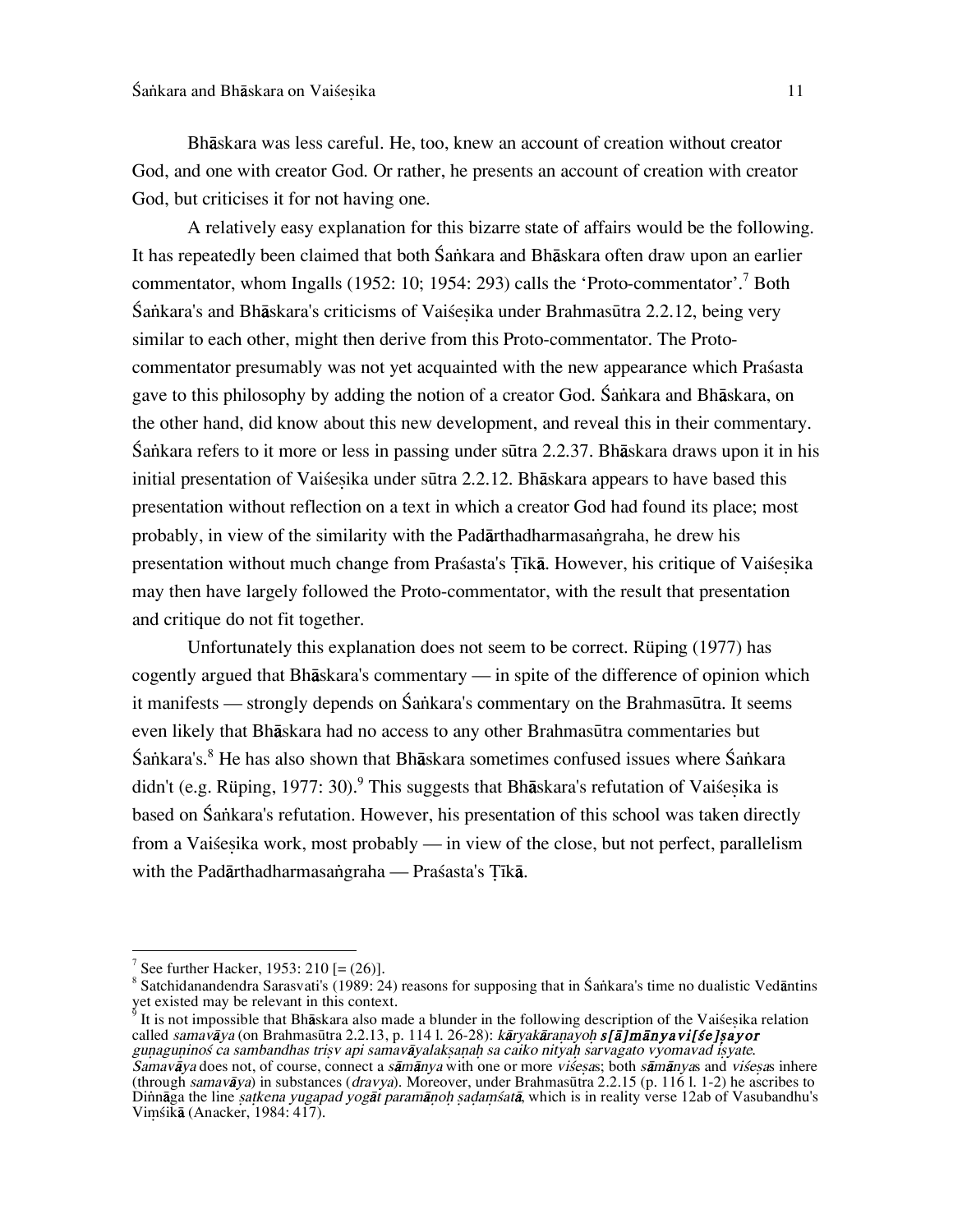III

The facts described in this article justify the conclusion that the Vaisesika presented and criticised by Śankara was primarily the early form of this philosophy which appears to have been the subject-matter of Rāvana's Katandī. Śankara took from it the idea that the world had been created without the help or intervention of a creator God, but also the notion of a tryanuka consisting of just three atoms. Bhāskara, on the other hand, knew Vaisesika primarily as modified by Praßasta. He borrowed from him the account of creation instigated by a creator God, but also his ideas about the nature of *tryanukas*. Where Bhāskara's commentary still preserves a feature of the earlier system — as in the case dealt with here — he appears to have borrowed from Śankara.

### References:

- Anacker, Stefan (1984): Seven Works of Vasubandhu, the Buddhist Psychological Doctor. Delhi etc.: Motilal Banarsidass. (Religions of Asia Series, 4.)
- Anubhūtisvarūpa: Prakatārthavivarana. In: The Prakatārthavivarana of Anubhūtisvarūpācārya, being a commentary on the Brahmasūtrabhāsya of Ía∫karåcårya. Ed. T. R. Chintamani. 2 vols. Madras University Sanskrit Series, 1939. Reprint: Navrang, New Delhi, 1989.
- Bhāskara: Brahmasūtra Bhāsya. In: Brahmasūtrabhāsyam Bhāskarācārya viracitam. Brahmasūtra with a commentary by Bhâskarâchârya. Ed. by Vindhyeshavari Prasâda Dvivedin. Benares 1915. (Chowkhamba Sanskrit Series 70, 185, 209.) Reprint: Chowkhamba Sanskrit Series Office, Varanasi, 1991 (Chowkhamba Sanskrit Series, 20).
- Bronkhorst, Johannes (1993): "The Vaiśesika vākya and bhāsya." Annals of the Bhandarkar Oriental Research Institute 72-73 [for the years 1991 and 1992 (Amrtamahotsava (1917-1992) Volume)], pp.145-169.
- Bronkhorst, Johannes (1996): "God's arrival in the Vaisesika system." Journal of Indian Philosophy 24(3), 281-294.
- Bronkhorst, Johannes (2000): Karma and Teleology. A problem and its solutions in Indian philosophy. Tokyo: The International Institute for Buddhist Studies. (Studia Philologica Buddhica, Monograph Series, XV.)
- Frauwallner, Erich (1956): Geschichte der indischen Philosophie. II. Band. Salzburg: Otto Müller. (Reihe Wort und Antwort, 6/II.)
- Govindānanda: Bhāṣyaratnaprabhā. See under Śankara.
- Hacker, Paul (1953): Vivarta. Studien zur Geschichte der illusionistischen Kosmologie un Erkenntnistheorie der Inder. Wiesbaden: Kommission Franz Steiner. (Abhandlungen der Akademie der Wissenschaften und der Literatur, Mainz, Geistes- und Sozialwissenschaftliche Klasse, Jahrgang 1953, Nr. 5.)
- Ingalls, Daniel H. H. (1952): "The study of Śamkarācārya." Annals of the Bhandarkar Oriental Research Institute 33, 1-14.
- Ingalls, Daniel H. H. (1954): "Samkara's arguments against the Buddhists." Philosophy East and West 3, 291-306.